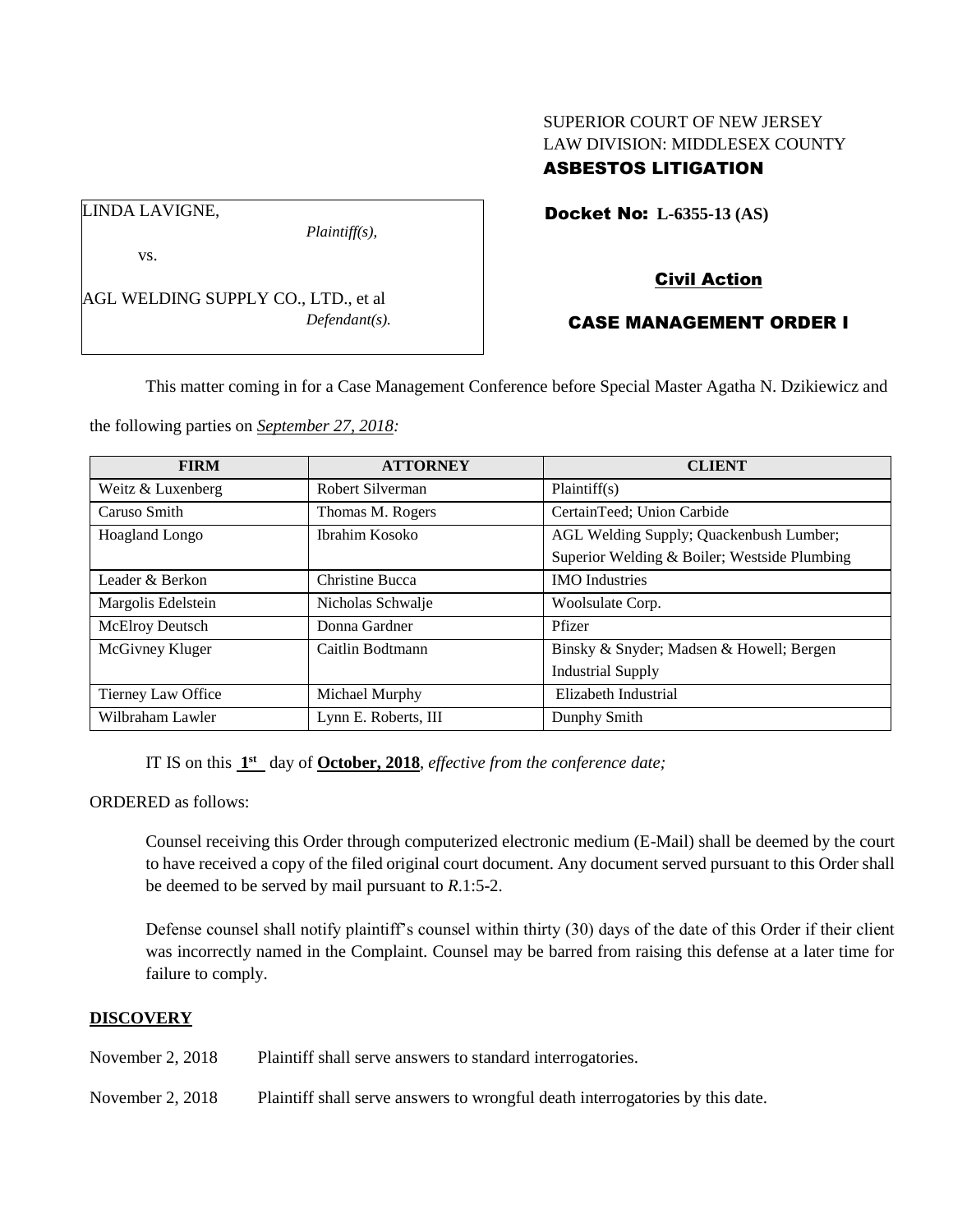December 7, 2018 Fact discovery, including depositions, shall be completed by this date. Plaintiff's counsel shall contact the Special Master within one week of this deadline if all fact discovery is not completed.

# **EARLY SETTLEMENT**

December 14, 2018 Settlement demands shall be served on all counsel and the Special Master by this date.

#### **SUMMARY JUDGMENT MOTION PRACTICE**

- January 4, 2019 Plaintiff's counsel shall advise, in writing, of intent not to oppose motions by this date.
- January 18, 2019 Summary judgment motions shall be filed no later than this date.

joinder in an expert medical defense by this date.

February 15, 2019 Last return date for summary judgment motions.

## **MEDICAL DEFENSE**

| March 29, 2019 | Plaintiff shall serve medical expert reports by this date.                                                                                                                                         |
|----------------|----------------------------------------------------------------------------------------------------------------------------------------------------------------------------------------------------|
| March 29, 2019 | Upon request by defense counsel, plaintiff is to arrange for the transfer of pathology specimens<br>and x-rays, if any, by this date.                                                              |
| May 17, 2019   | Defendants shall identify its medical experts and serve medical reports, if any, by this date. In<br>addition, defendants shall notify plaintiff's counsel (as well as all counsel of record) of a |

#### **LIABILITY EXPERT REPORTS**

- March 29, 2019 Plaintiff shall identify its liability experts and serve liability expert reports or a certified expert statement by this date or waive any opportunity to rely on liability expert testimony.
- May 17, 2019 Defendants shall identify its liability experts and serve liability expert reports, if any, by this date or waive any opportunity to rely on liability expert testimony.

## **EXPERT DEPOSITIONS**

June 7, 2019 Expert depositions shall be completed by this date. To the extent that plaintiff and defendant generic experts have been deposed before, the parties seeking that deposition in this case must file an application before the Special Master and demonstrate the necessity for that deposition. To the extent possible, documents requested in a deposition notice directed to an expert shall be produced three days in advance of the expert deposition. The expert shall not be required to produce documents that are readily accessible in the public domain.

 $\_$  ,  $\_$  ,  $\_$  ,  $\_$  ,  $\_$  ,  $\_$  ,  $\_$  ,  $\_$  ,  $\_$  ,  $\_$  ,  $\_$  ,  $\_$  ,  $\_$  ,  $\_$  ,  $\_$  ,  $\_$  ,  $\_$  ,  $\_$  ,  $\_$  ,  $\_$  ,  $\_$  ,  $\_$  ,  $\_$  ,  $\_$  ,  $\_$  ,  $\_$  ,  $\_$  ,  $\_$  ,  $\_$  ,  $\_$  ,  $\_$  ,  $\_$  ,  $\_$  ,  $\_$  ,  $\_$  ,  $\_$  ,  $\_$  ,

## **PRE-TRIAL AND TRIAL**

To be scheduled Settlement conference.